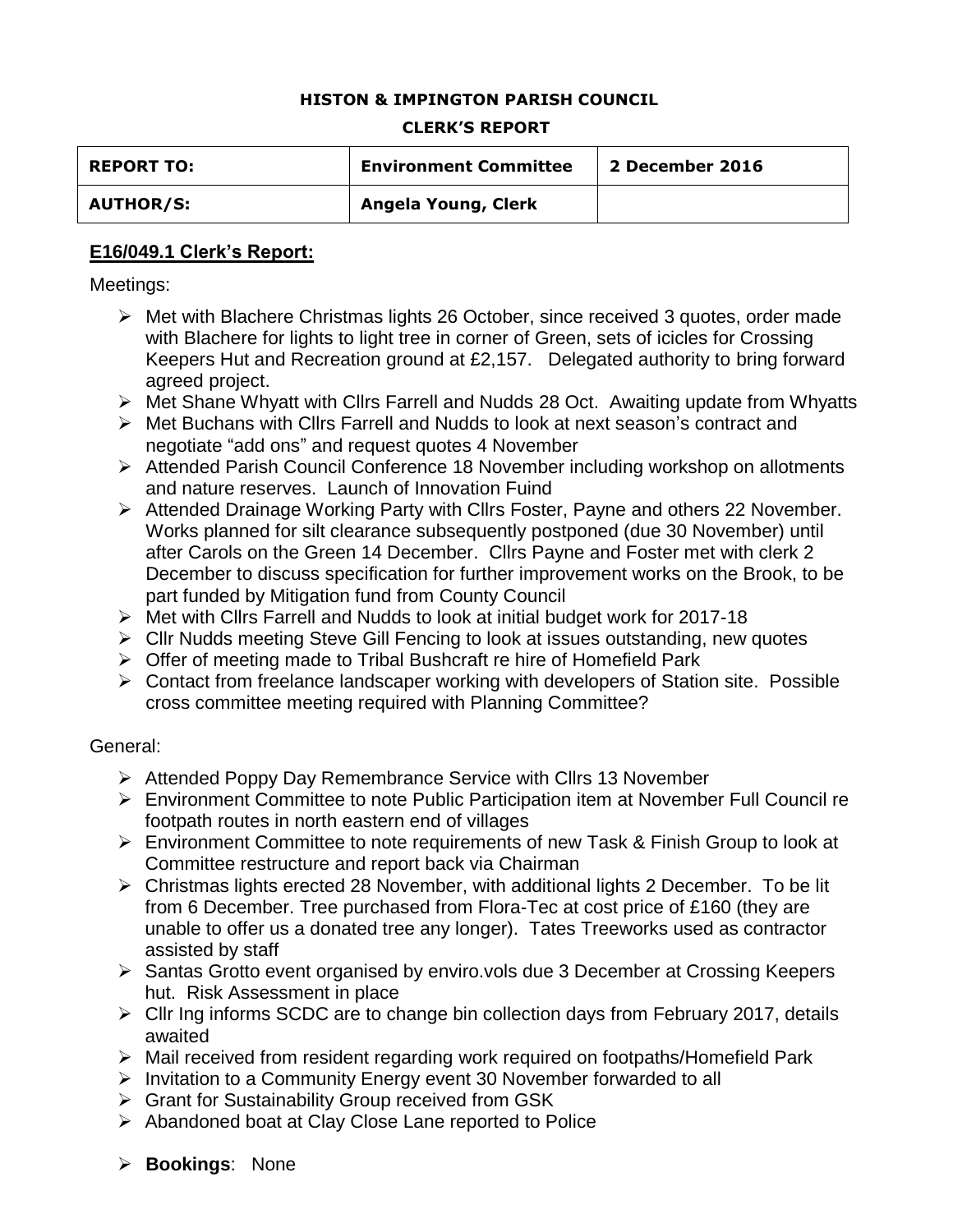# **E16/049.2 Tree Warden's Report** – awaited

## **Items noted by Clerk:**

- Emergency works ordered with Tates Treeworks at The Coppice £300 total; £120 removal of ivy at Green
- WI has approached the Council regarding possibilities for a centenary oak tree
- Damage noted to bark on tree adjacent to Crossing Keepers Hut, probably caused by vehicle damage
- Tates Trees **awaiting confirmation of works** required on horse chestnut on Greentied in with planned works on pole for Christmas lights and heritage column replacement
- Two sets of quotes received for works required on trees in 5 areas **to be split between contractors**
- SCDC Tree works application **consultations dealt with by Tree Warden**:

71 New Road Impington, remove 2 dead trees; 2 Pease Way, Histon – removal lower branches and raise crown sycamore

# **E16/050.2 Outstanding Works – quotes and updates:**

## **Previously delegated:**

| <b>Works</b>                                                                          | <b>Spec</b>                                                                                                  | <b>Status</b>                                                               | <b>Cost</b>                                                                       |
|---------------------------------------------------------------------------------------|--------------------------------------------------------------------------------------------------------------|-----------------------------------------------------------------------------|-----------------------------------------------------------------------------------|
| works<br>Tree<br>and<br>surveys                                                       | All those identified as part<br>$\bullet$<br>of arbocultural reports<br>(Haydens)                            | Quotes awaited<br>With PJN                                                  | In hand                                                                           |
| Delegated to clerk<br>and PJN if<br>within budget                                     | T1 (part funded) T2 and<br>$\bullet$<br>T3 (both resident/part<br>funded?) The Coppice re 2<br>Burroughfield | November works<br>ordered                                                   | 50% of<br>Cost                                                                    |
|                                                                                       | Stump grinding at Burial<br>$\bullet$<br>Ground and replanting<br><b>Surveys</b>                             | Quotes/requirements<br>awaited<br>Copse requested by<br><b>PJN</b>          | Order<br>to<br>made<br>be<br>£985.75                                              |
| Mitre repair boards<br>at Duck Platform<br><b>Clerk</b>                               | Repair with iroko                                                                                            | lan Levitt has order<br>and board                                           | £155                                                                              |
| <b>Homefield Park</b><br>estate railings                                              | As per original quote accepted by<br>Council 2014<br>Burial ground similar fencing to<br>be costed           | <b>Works</b><br>order<br>made<br>(costs<br>to<br>be<br>confirmed per metre) | <b>Contractor</b><br>has<br>declined<br>order S Gill<br>has<br>been<br>approached |
| Burial ground fence<br>both B1049 and<br>between allotments<br>and BG<br><b>Clerk</b> | PJN supplied spec at meeting 20<br>October                                                                   | To be quoted for                                                            |                                                                                   |